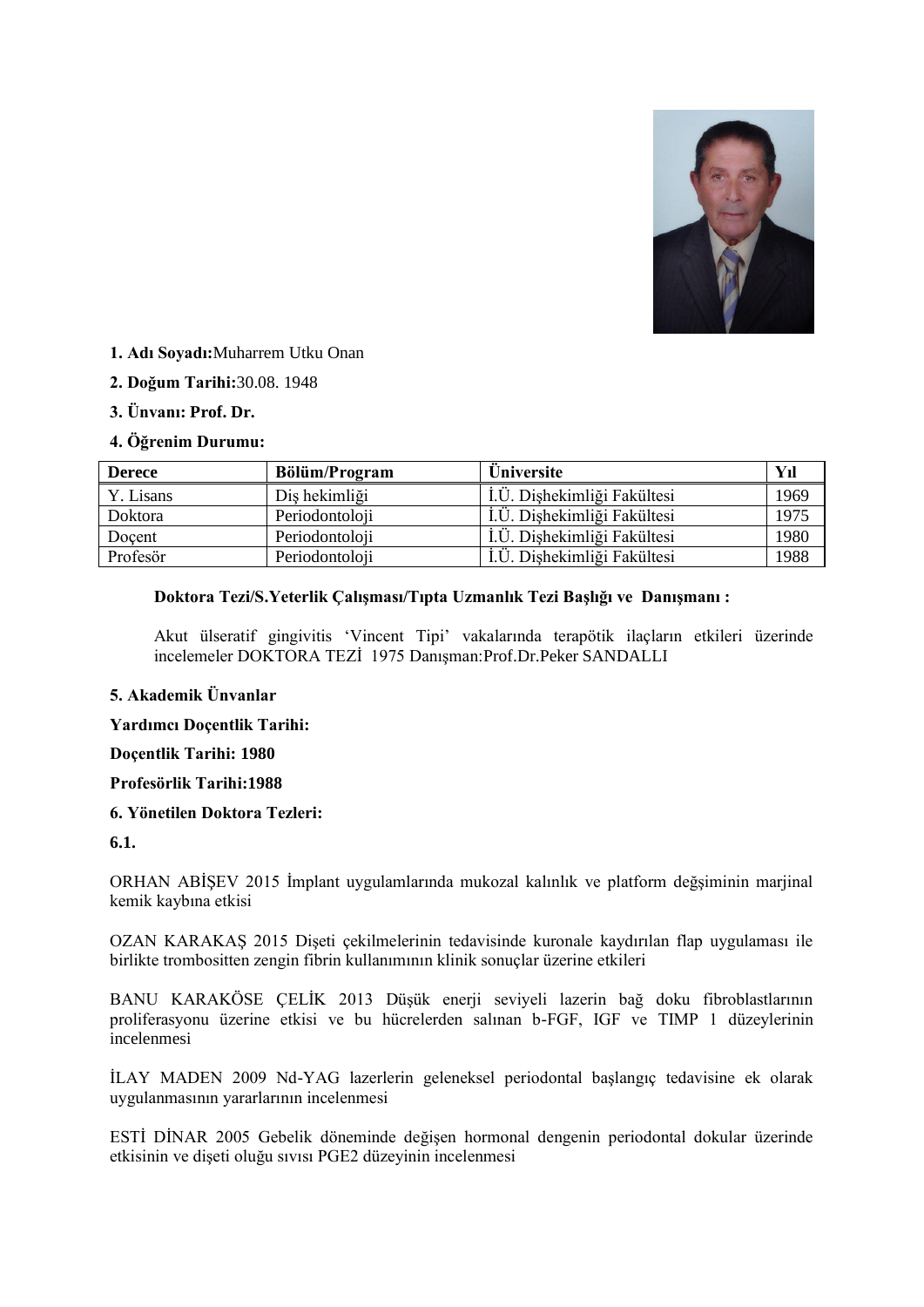MAHTABAN SOYDİNC 2001 Tetrasiklin içeren etilen vinil asetat fibrillerinin periodontal hastalıklı bireylerde uygulanması sonucu klinik parametrelerde meydana gelen değişikliklerin incelenmesi

KAAN KIRAÇ 1997 Periodontal hastalıklı bireylerde başlangıç tedavisine ek olarak %25'lik metronidazol jel uygulamasının klinik sonuçlarının karşılaştırılmalı olarak değrelendirilmesi

OYA YILMAZ 1996 EriĢkin periodontitisli bireylerde subgingival irrigasyon yoluyla uygulanan metronidazolün klinik ve mikrobiyolojik etkilerinin incelenmesi

FUNDA SAĞLAM YALÇIN 1992 Erişkin periodontitisli bireylerde subgingival klorheksidin uygulamasının klinik etkilerinin incelenmesi

GÜLDEN IġIK 1988 Yeni ataĢman kazanmak için yapılan iĢlemlerde kök yüzeyine sitrik asit uygulamasının incelenmesi

MUKADDEM SHAİM MİNDAN GERMY 1985 Kemiküstü defekt içeren kronik periodontitis olgularının tedavisinde klorheksidinin etkileri

## **7. Yayınlar**

## **7.1. Uluslararası hakemli dergilerde yayınlanan makaleler :**

**7.1.1.**

 1. Clinical and microbiological comparision of four different chemical agents with subgingival irrigation Utku Onan, Funda Karaer, Erhan Fıratlı, Gülden Işık, Ergene Buget, Nezahat Güler, Recent Advances in Periodontology1991:2;283-286

 2. The periodontal evaluation of crowns prepared by dental students. Yasemin Foroozesh, Utku Onan, Nurten Turan, Gülden IĢık, Recent Adveances in Periodontology 1991:2;379-382

 3. Histologic study of the root surface with periodontal involvement, demineralized by citric acid. A. Gülden IĢık, Utku Onan, Namık Soydan, Turk j Med Biol Res 1991:2;119-127

 4. Clinical and microbiological evaluation of the effectiveness of two antimicrobial agents. Gülden IĢık, Erhan Fıratlı, Funda Karaer, Utku Onan. IAP Newsletter 1992:2;22-27

 5. Clinical and microbiological effects of doxycycline adjunctive to periodontal surgery in Juvenile Periodontitis. Erhan Fıratlı, Gülden Işık, Funda Karaer, Utku Onan. IAP Newsletter 1992:2;28-32

 6. Serum fructosamine correlates with gingival index in children with insülin depent diabetes mellitus (IDDM). Fıratlı E, Unal T, Saka N, Onan U, Sivas A, Öz H. J Clin Periodontol 1994;21:565-568

 7. Antioxidative activities of some chemotherapeutics. A possible mechanisn in reducing gingival inflammation. Fıratlı E, Ünal T, Onan U, Sandallı P, J Clin Periodontol 1994;21:680-683

 8. Infantile Genetic Agranılositosis (Kostmann Type). A case report. Funda Sağlam, Tanju Atamer, Utku Onan, Mahtaban Soydinç. Kaan Kıraç. J Periodontol 66;9:808-810,1995

 9. Human Papilloma Virus in a patient with severe gingival overgrowth associated with cyclosporin therapy. A case report. Funda Sağlam, Utku Onan, Mahtaban Soydinç, Oya Yılmaz, Kaan Kıraç, Mehmet ġükrü Sever. J Periodontol 67:5;528-531,1996.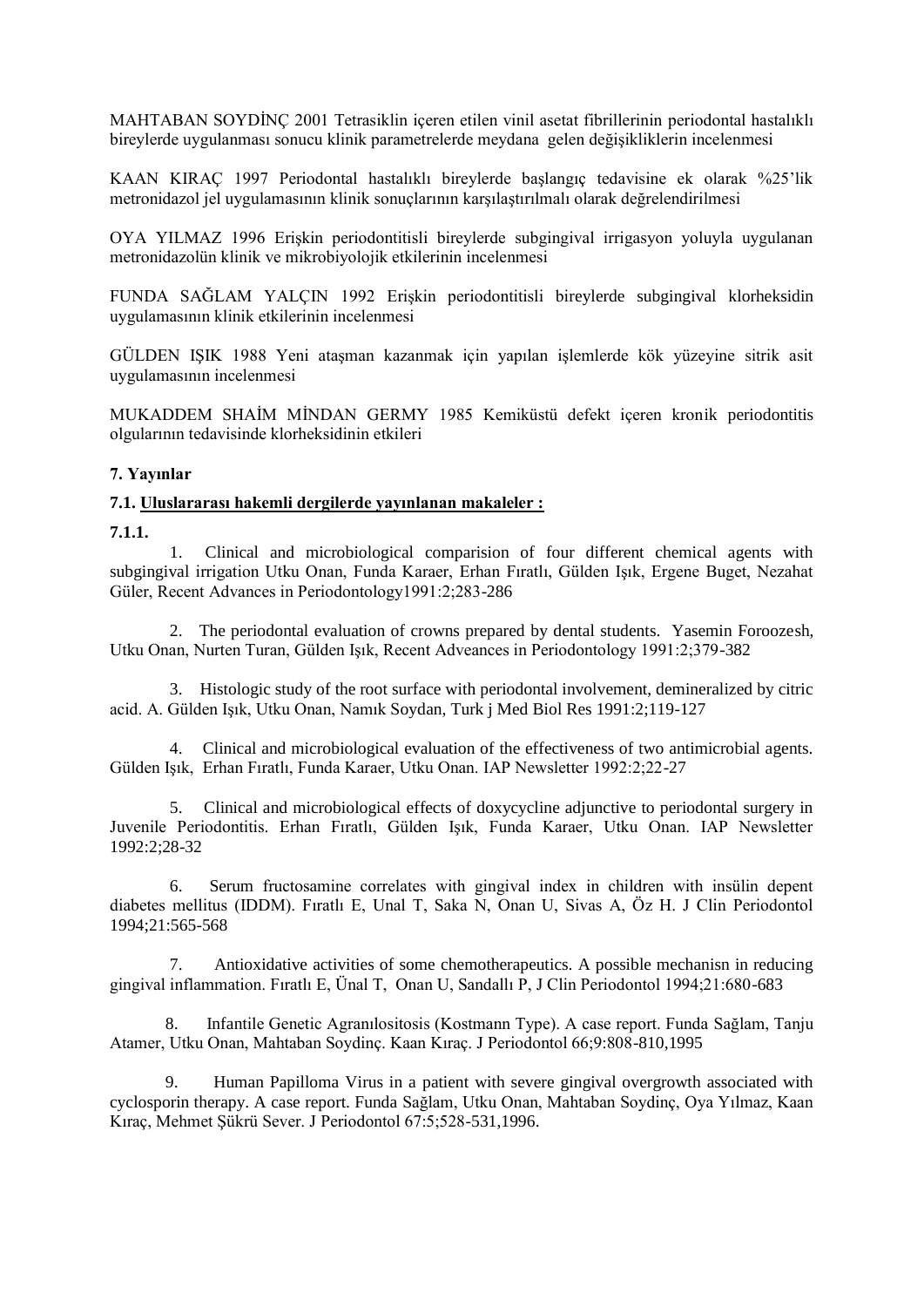10. The relationship between clinical atachment loss and the duration of insülin depedent diabetes mellitus (IDDM) in children and adolescents. Erhan Fıratlı, Oya Yılmaz, Utku Onan, J Clin Periodontol 1996;23:362-366.

 11. Comparative SEM study on the effect of different demineralization methods with tetracycline HCI on healthy root surfaces. Gülden Isık, Sevtap İnce, Funda Sağlam, Utku Onan, J Clin Periodontol 1997:24;589-594

 12. Optimal dentin demineralization: An SEM study of concentrations and application times. Gülden IĢık, Berna Tarım, Abeer A. Hafez, Funda Yalçın, Utku Onan, Charlie F. Cox J Dent Res 1998:77;909

 13. The effects of acid etching with different citric acid concentration and application times on dentin surface: A comparative SEM study. Gülden Isık, Berna Tarım, Abeer A. Hafez, Funda Yaçın, Utku Onan, Charlie F. Cox j Dent Res 1999:78;1290

 14. A.comparative SEM studey on dentin demineralization using tetracycline sontaining Controlled-release fibers and tetracycline-HCI conditioning. Gülden Işık, Funda Yalçın, Serap Inalöz, Feriha Ercan, Mahtaban Soydinç, Halim İşsever, Utku Onan Dent Res 1999:78;1291

 15. Tetracyline demineralization of dentin surfaces: A SEM report on the effects of time and method of application.Gülden Işık, Funda Yalçın, Serap İnalöz, Feriha Ercan, Cansu Başeğmez, Halim İssever, **Utku Onan.** 

J. Dent Res 1999:78;1292

 16 Release kinetics of 25% Tetracycline hidrocloride – loaded ethylene vinil asetate fibers Demirel K, Yalçın F, Polat E, Onan U, Meriç H, Atlas K. Periodontal Clinical Investigations 1999;21:6-9.

 17. Evaluation of adjunctive tetracycline fiber therapy with scaling and root planning: Short tern clinical results. Funda Yalçın, Korkud Demirel, Utku Onan, Periodontal Clinical Investigations 1999;21:23-27.

 18. A comparative scanning electron microscopic study on the characteristics of demineralized dentin root surface using different tetracycline HCI concentrations and application times A. Gülden IĢık, Berna Tarım, Abeer A.Hafez, Funda Sağlam Yalçın, Utku Onan, Charles F. Cox J Periodontol 2000:71;219-225.

 19. The influence of hormonal changes on the periodontol condition of pregnant women Mahtaban Soydinç, Eskinazi, Laçin Berber, Funda Yalçın, Gülden Işık, Cansu Başeğmez. R. Has,**Utku Onsn** J Dent Res 2000:79;1363

 20. The effects of periodontal therapy on intracrevicular prostoglandin E2 concentrations an clinical parameters in pregnancy. Cansu BaĢeğmez, Laçin Berber, Mahtaban Soydinç, Gülden IĢık, Funda Yalçın, Esti Eskinazi, Halit Erden, Utku Onan, J Dent Res 2000:79;2760

 21. The effects of Metronidazole gel 25% on clinical parameters and gingival crevicular fluid prostoglandin E2 concentrations in periodontitis. Kaan Kıraç, Utku Onan, Gülden Işık, Fumda Yalçın, Korkud Demirel, Laçin Berber, Cansu Başeğmez, J Dent Res 2000:79;3449

 22. The effect of socio-cultural status on periodontal conddition in pregnancy. Funda yalçın, Mahtaban Soydinç, Cansu BaĢeğmez, Gülden IĢık, Laçin Berber, Esti Eskinazi, R. Has, **Utku Onan.** J Dent Res 2000: 79;3716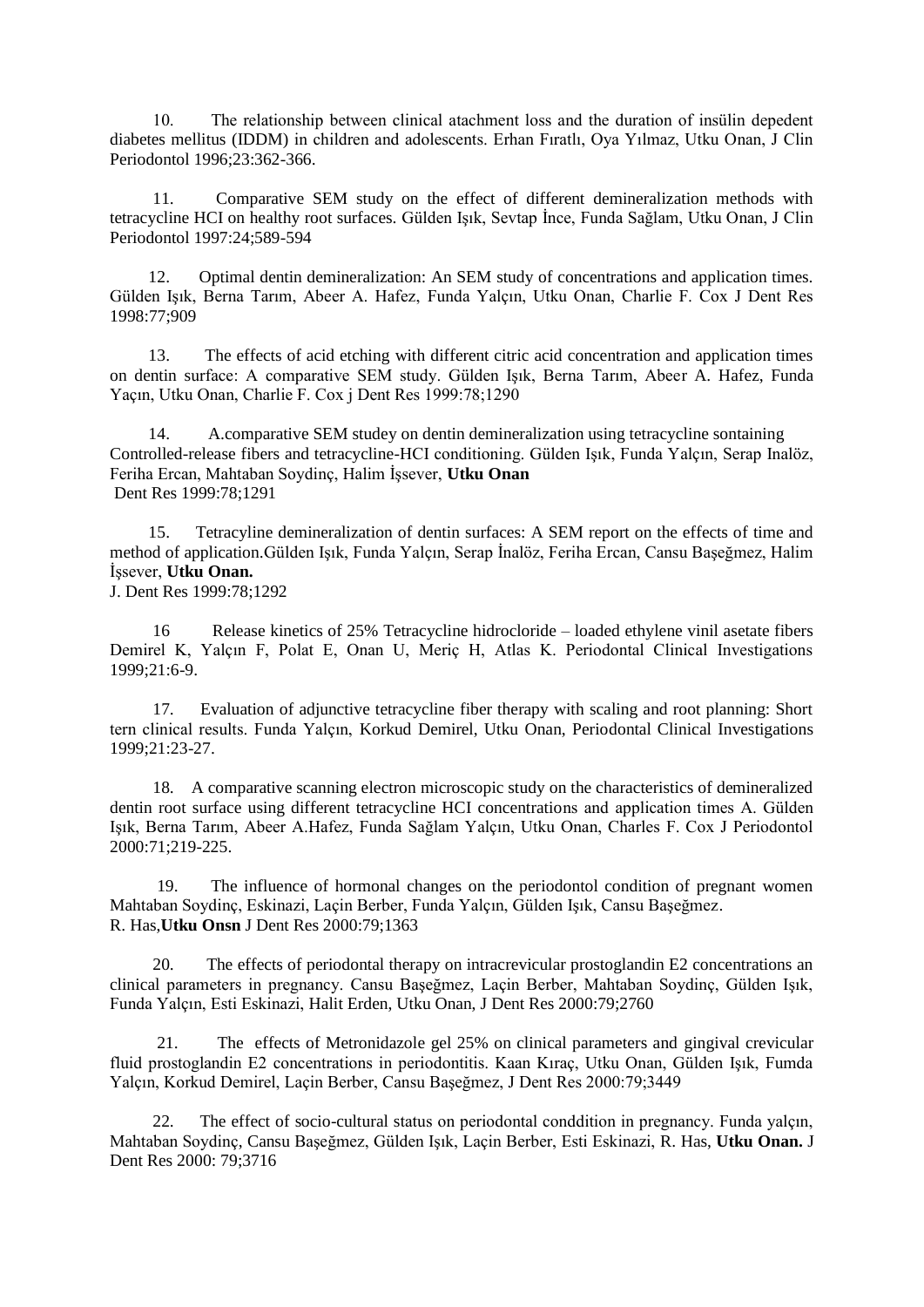23. Facial Hemangioma combined with Gingival Reparative Granuloma. A case report. Laçin Berber, Serhat Yalçın, Serdar Yalçın, Mahtaban Soydinç, Cansu Başeğmez, Esti Eskinazi, Yusuf Emes, Funda Yalçın, Gülden IĢık, Utku Onan\_ JClin Periodontol 2000:27(Suppl. 2);85

 24. The effect of socia-cultural status on periodontol condition in pregnancy. Funda Yalçın, Esti Eskinazi, Mahtaban Soydinc, Cansu Baseğmez, Halim İssever, Gülden Isık, Lacin Berber, Recep Has, Hilmi Sabuncu. Utku Onan, J Periodontol 2002;73:177-182.

 25. The effects of periodontol therapy on intracrevicular prostaglandin E2 concentrations and clinical parameters in pregnancy. Funda Yalçın, Cansu BaĢeğmez, Gülden IĢık, Esti Eskinazi, Mahtaban Soydinç, Halim İşsever, Recep Has, Hilmi Sabuncu, Laçin Berber, Utku Onan. J Periodontol 2002;73:172-176.

 26. Detection of implant crevicular fluid prostaglandin E2 levels for the assesment of periimplant health: A pilot study. S. Yalçın, C Basegmez, E Mijiritsky, F Yalçın, G IĢık, U Onan. Implant Dentistry. 2005 Hune;14(2):194-201.

 27. Clinical and biochemical evaluationof short tern systemic effect ibuprofen as an adjunct ton on-surgical periodontal therapy of cronic periodontitis. CB Zeren, K Demirel, G IĢık, F Yalçın, D Tiryaki, M BektaĢ, U Onan. Perio 2006;3 (2): 97-104

 28. The evaluation of clinical parameters and gingival crevicular fluid prostaglandin E2 level in postmenopausal females: A pilot study.CB Zeren, F Yalçın, Hilmi İşsever, G Işık, A Çekici, U Onan. Perio 2006;3(1):25-29

 29. The effect of low-level laser therapy as an adjunct to non-surgical periodontal treatment. Aykol G, Baser U, Maden I, Kazak Z, Onan U, Tanrikulu-Kucuk S, Ademoglu E, Issever H, Yalcin F. J Periodontol. 2011 Mar;82(3):481-8. doi: 10.1902/jop.2010.100195. Epub 2010 Oct 8.

#### **7.2. Uluslararası diğer hakemli dergilerde yayınlanan makaleler**

**7.2.1.** 

**7.3. Uluslararası bilimsel toplantılarda sunulan ve bildiri kitabında (***Proceedings***) basılan bildiriler :**

**7.3.1**.

1. American Academy of Periodontology 88th Annual Meeting (AAP) Kongresi, 25-28 Eylül 2002, New Orleans, ABD.

The evaluation of the effects of menopouse on periodontal condition. F. Yalçın, C. Başeğmez, G. Işık, A. Çekici, H. İşsever, U. Onan.

2. Europerio 7, Austria, 2012, vol.48. Periodontal treatment awareness among patients attending Istanbul University Periodontology Department in Istanbul, Turkey. Onan M.U.

3. FDI 101st Congress, Istanbul, Turkey, 28-31 August 2013, pp.32-32. Treatment of a traumatic tooth extraction defect. Onan M.U., Yalçın F., Çekici., BaĢer Ü., KarataĢlı B., Gamsız IĢık H.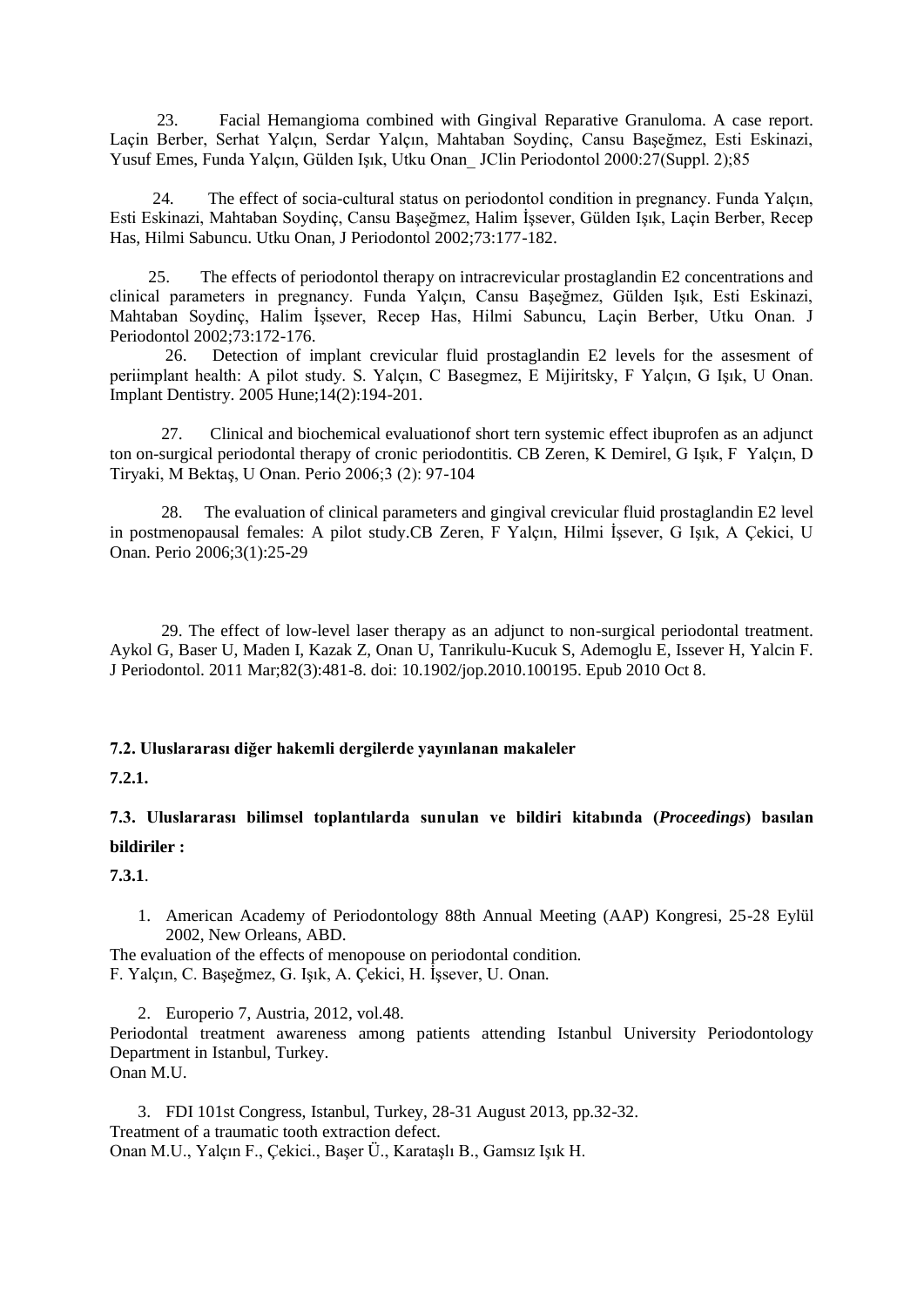4. FDI 101st Congress, Istanbul, Turkey, 28-31 August 2013, pp.30-30. Successful treatment of a patient with reperative giant cell granuloma: 5 year follow-up. Onan M.U., Işık G., Yalçın F., Çekici A., Başer Ü.

5. 46th Meeting of Continental European Division of the International Association for Dental Research with the Scandinavian Division, Florance, Italy 4-7 September 2013, 57, Effects of HRT on the outcomes of initial periodontal treatment.

Çekici A., Baser Ü., Isık G., Akhan S., Yalçın F., Onan U.

6. Europerio 8, London, UK 3-6 June, 2015. Determination of dental and gingival health status of mentally disabled schoolchildren in Istanbul. Nazaroğlu K., Başer Ü., Işık G., Doğan F., Yalçın F.

7. IADR general Session Boston, USA 11-14 March 2015. PGE2 and IL1beta levels following phase 1 therapy in postmenopausal women. Erbil D., Çekici A., Başer Ü., İşsever H., Işık G., Onan U., Akhan S.

## **7.4. Yazılan uluslararası kitaplar veya kitaplarda bölümler :**

**7.4.1.**

## **7.5. Ulusal hakemli dergilerde yayımlanan makaleler :**

**7.5.1**.

1. Akut nekrotizan ülseratif gingivitisin tedavisi. Onan U. İ.Ü. Dişhekimliği Fakültesi Dergisi 1972;3,3:403.

2. Nitrimidazin'in Periodontoloji'de kullanılışı. Onan U. İ.Ü. Dişhekimliği Fakültesi Dergisi 1974;5,2:25.

3.Cyanocrylatların Periodontoloji'de kullanılması. ġirin ġ, Onan U. Periodontoloji Dergisi 1976; 1,1:9.

4.Epileptik hastaların Periodontal problemleri ve tedavileri. Onan U. Periodontoloji Dergisi 1978;3,1:33.

5. Operasyon odaları ile muayene odalarının mikrobiyolojik yönden karşılaştırılarak incelenmesi. Yılmaz S, Onan U, Meriç H, Güvener Z. Periodontoloji dergisi 1978; 3,2:93.

6.Dişeti hastalıkları bulaşıcı mıdır? Onan U. Sağlık ve Yaşam Dergisi 1978; 15:38.

7.Yeni ve uzun süre beklemiş periodontal patın antibakteriyel özelliklerinin in vitro araştırılması. Onan U, Güvener Z. Periodontoloji Dergisi 1979;4,1:5.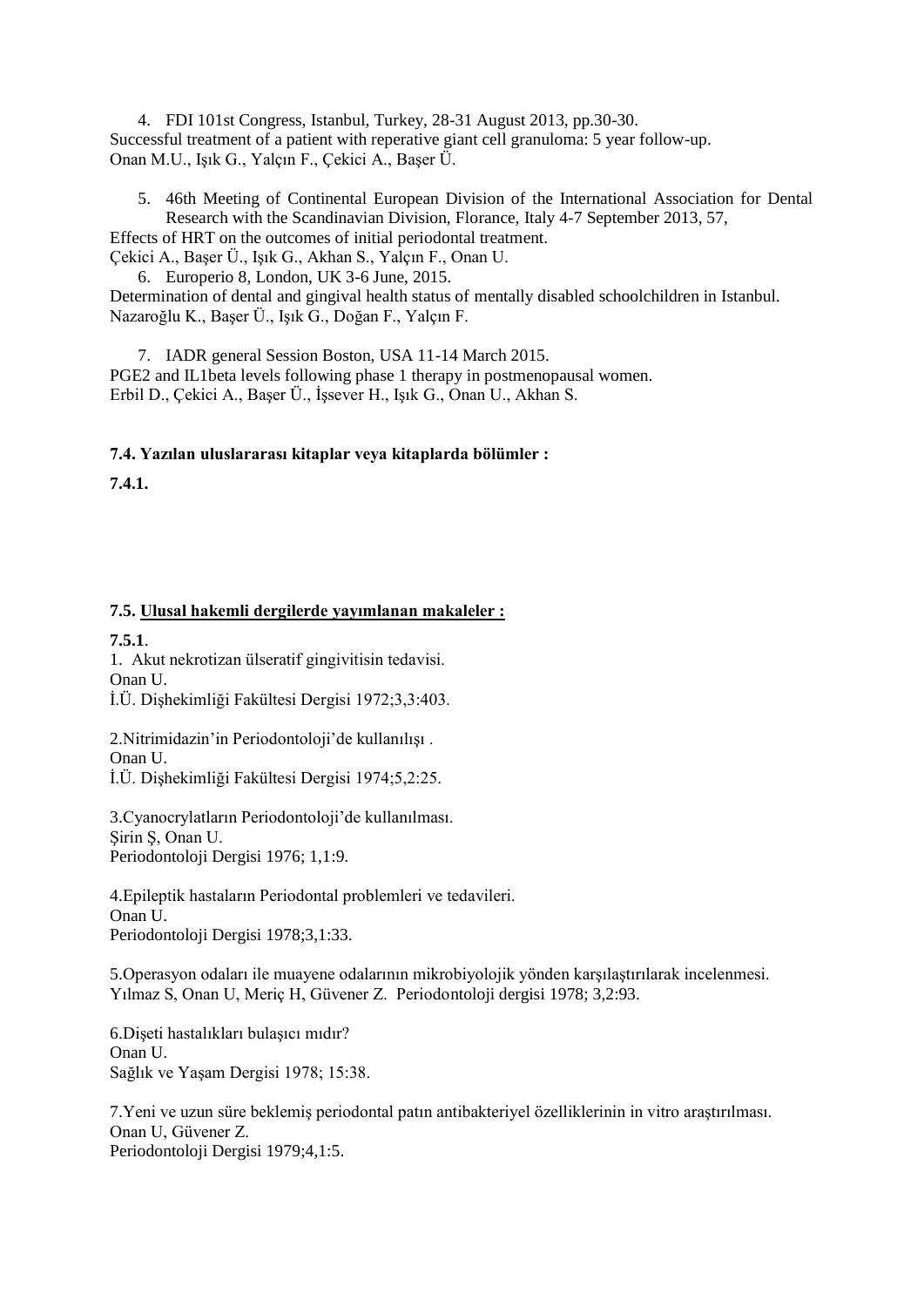8.Periodontal operasyonlarda ağrısız çalışma. Sandallı P, Onan U. İ.Ü. Dişhekimliği Fakültesi Dergisi 1979;13,4:333.

9. Hitit çağında ve zamanımızdan beşyüz yıl önce yaşamış Anadolu insanının diş ve periodontal sağlıklarının incelenmesi. Sandallı P, Tuncer Ö, Yılmaz S, Onan U, Meriç H, Tanatar E G, Arsebük G. Periodontoloji Dergisi 1980; 5,1:91.

10.Değişik tipteki diş fırçalarının bakteri plağı ve dişeti iltihabındaki etkilerinin araştırılması. Sandallı P, Yılmaz S, Onan U. Periodontoloji Dergisi 1981;6,1:95. 11.Basit flap operasyonlarından sonra patlı patsız iyileşme. Onan U. Periodontoloji Dergisi 1981; 6,1:87.

12. Ahmet Haşim İlkokulu öğrencilerinde periodontal hastalık ve diş çürüğü oranları. Bayırlı G, Onan U, Onan B. Periodontoloji Dergisi 1985;6,1:133.

13.Suprabony cep içeren periodontitis olgularının tedavisinde klorheksidinin etkileri. Germy S M, Onan U. Periodontoloji Dergisi 1985;10,1:10.

14.A.N.U.G. tedavisinde ornidazol'un etkisinin klinik olarak değerlendirilmesi. Onan U, Kökten E. M.Ü. DiĢhekimliği Fakültesi Dergisi 1986;2,11:53.

15.Kök çürüklerinin dağılımının incelenmesi. Ön çalışma. Soyman M, Küçükay S, Onan U. Ege Üniversitesi DiĢhekimliği Fakültesi Dergisi 1986;7,4:43.

16.Bir dişhekimliği kliniğinde Hepatit-B yüzey antijeninin (HBs Ag) araştırılması. Külekçi G, Badur S, Gökbuget A, Balkanlı O, Onan U, Anğ Ö. Türk Mikrobiyoloji Cemiyeti Dergisi 1987;17,1-2:27.

17.Orofarenks tümörü olgusunda tedavi sonrası ağız içi lezyonları. Onan U. Periodontoloji Dergisinde yayın sırasına kabul edildi. 3. İslam Milletleri Dishekimliği haftası 19-26 Eylül 1987 de tebliğ edildi.

18.Kök çürüğü olan diĢlerin periodontal sağlığı. Onan U, Soyman M, Küçükay S. Ege Üniversitesi DiĢhekimliği Fakültesi Dergisinde yayınlanmak üzere kabul edildi. Türk Periodontoloji Derneği 19. Bilimsel Kongresinde 22-25 Mayıs 1988 de tebliğ edildi.

19.Klinik ataĢman düzeyi ölçümünde kullanılan kolay bir okluzal stent yapımı Utku Onan, Gülden Efeoğlu İ. Ü. Diş Hek. Fak. Der. 1986; 20: 184-188

20.Klasik periodontal cerrahi giriĢimlerde kök yüzeyine sitrik asit uygulamasının pulpa üzerindeki etkisi Utku Onan, Gülden IĢık, Namık Soydan İ. Ü. Diş Hek. Fak. Der. 1989; 23: 57-62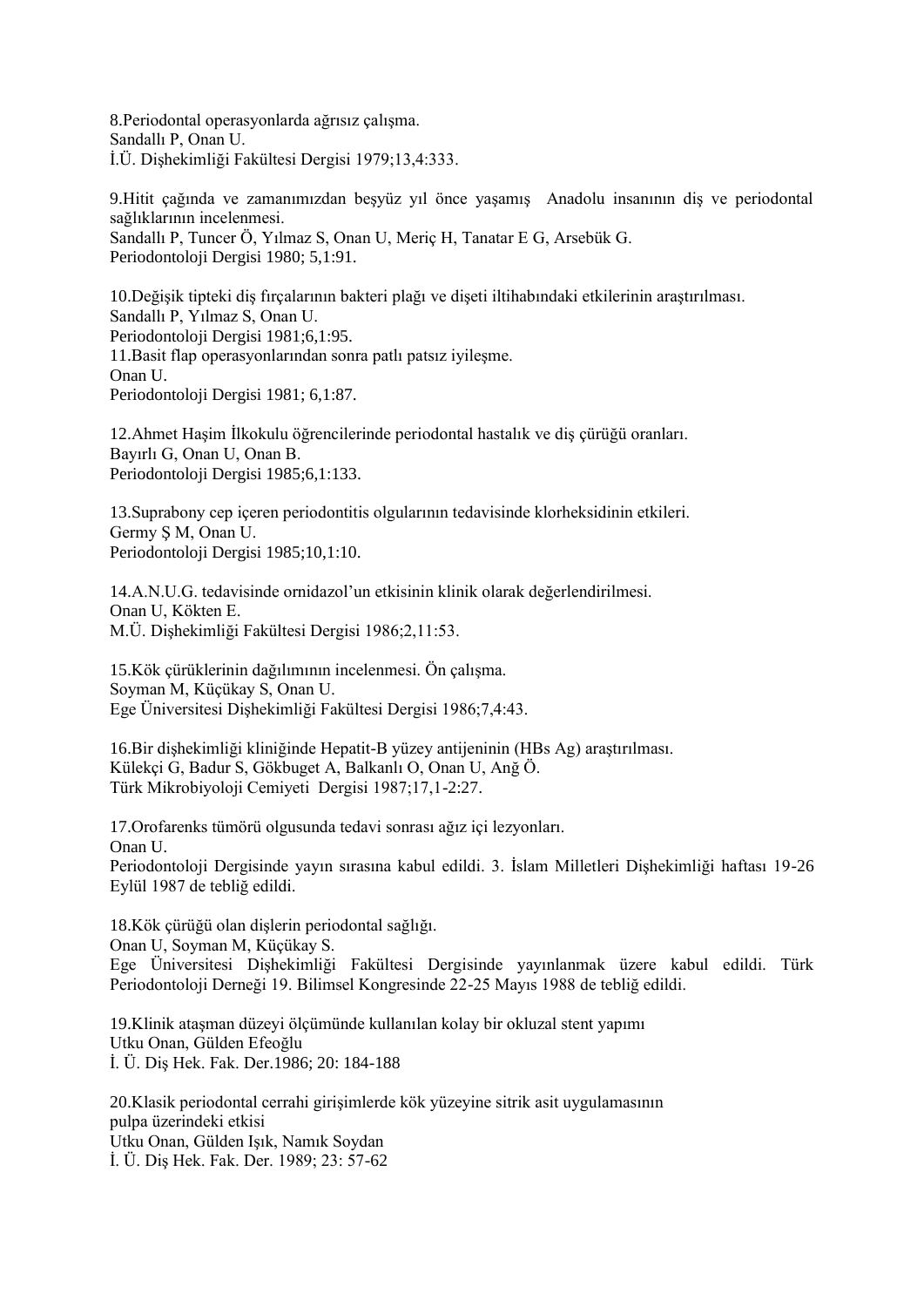21.Akut nekrotizan ülseratif gingivitis'de metronidazol ile desteklenmiş mekanik tedaviyle, sadece mekanik tedavinin klinik karşılaştırması Utku Onan, Gülden Işık, Funda Karaer İ. Ü. Diş Hek. Fak. Der. 1990; 24: 50-56

22.Kök yüzeyine topikal sitrik asit uygulamasının lokalize diĢeti çekilmesinin cerrahi tedavisi üzerindeki etkisi Utku Onan, A. Gülden Isık İ. Ü. Diş Hek.Fak. Der. 1990; 24: 75-78

23.Pemfigus Vulgaris-Bir olgu nedeniyle Utku Onan, Gülden Isık, Funda Karaer DiĢhekimliği 1990; 1: 8-12

24.Periodontolojide subgingival irrigasyon Utku Onan, Gülden IĢık, Funda Karaer Dişhekimliği 1990; 2: 69-72

25.Geçici kronların periodontal açıdan değerlendirilmesi Yasemin Foroozesh, Utku Onan, Nurten Turan, Gülden IĢık DiĢhekimliğinde Klinik 1990; 3-4: 92-97

26.Karısık dişlenme dönemindeki çocuklarda dişeti çekilmesinin incelenmesi Utku Onan, Oya Yılmaz, Gülden IĢık Dişhekimliğinde Klinik 1991; 1: 10-15

27.Periodontal tedavide kullanılan kemoterapötikler I Utku Onan, Gülden IĢık, Erhan Fıratlı İ. Ü. Dis Hek. Fak. Der. 1991; 25: 6-9

28.Periodontal tedavide kullanılan kemoterapötikler II: antibiyotikler, antibakteriyel ajanlar ve hassasiyet giderici ilaçlar Utku Onan, Gülden Işık, Erhan Fıratlı İ. Ü. Diş Hek. Fak. Der. 1992; 26: 42-47

29.%25'lik tetrasiklin jel içeren etilen vinil asetat fibrillerinin periodontal baĢlangıç tedavisi sonrasında klinik etkilerinin değerlendirilmesi. Funda Sağlam, Korkud Demirel, Utku Onan. DiĢhekimliğinde Klinik Dergisi. Baskıda. (Yayına kabul tarihi: 6.12.1995)

30.%25lik tetrasiklin jel içeren etilen vinil asetat fibrillerinin in vitro salınımının incelenmesi. Korkud Demirel, Funda Sağlam, Erdal Polat, Utku Onan, Hasan Meriç, Kemal Altas. DiĢhekimliğinde Klinik Dergisi. Baskıda. (Yayına kabul tarihi: 13.12.1995).

31.Alveol kemiğinin yapısı, rezorbsiyon mekanizmaları ve alloplastik kemik greftlerine yaklaşım. Vildan Çiftelerli, Funda Sağlam, Peker Sandallı, Ahmet Efeoğlu, Utku Onan. DiĢhekimliğinde Klinik Dergisi. 1996-1:29-33.

32.Periodontitisli bireylerde, lokal uygulanan ornidazol jelin klinik etkilerinin değerlendirilmesi. Funda Sağlam, Oya Yılmaz, Kaan Kıraç, Mahtaban Soydinç, Erhan Fıratlı, Utku Onan. Ankara Üniversitesi DiĢhekimliği Fakültesi Dergisi. Baskıda. (Yayına kabul tarihi: 14.2.1996

33.Kontrollü salınım yapan, ilaç sistemlerinin periodontoloji ve implantolojideki yeri. Funda Sağlam, Serdar Yalçın, Peker Sandallı, Utku Onan.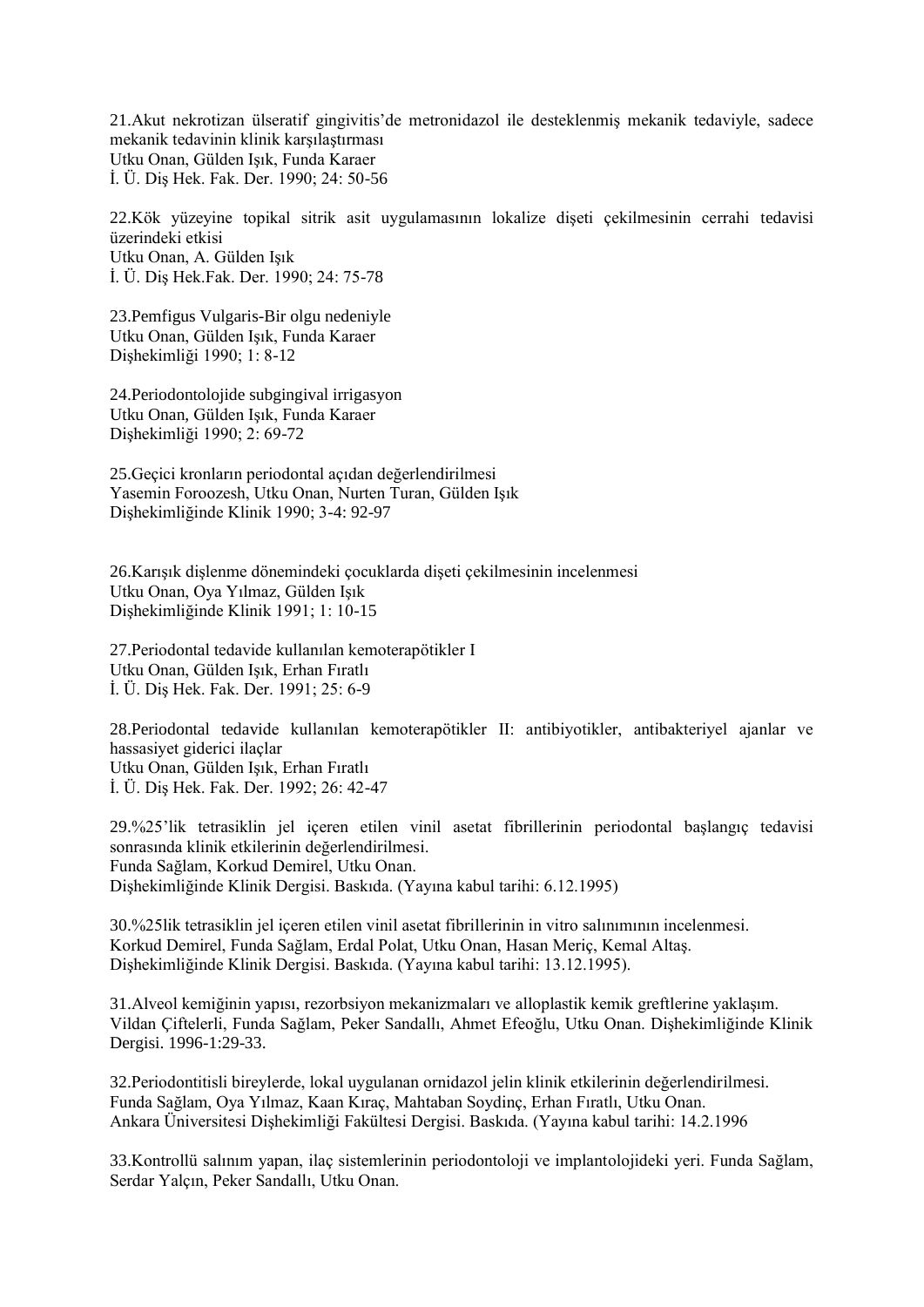Oral İmplantaloji Dergisi, 3:1;69-74,1996.

34.Herpes Simplex antikoru tespit edilen hastalarda HLA antijen dağılımınınincelenmesi. Hakkı Tanyeri, Erhan Fıratlı, Mahmut Çarin, Gülden IĢık, Ülker Güç, Utku Onan S. Ü. DiĢ Hek. Fak. Der. 1996:1; 23-25

35.Tüberoz Sklerozda ağız içi bulgular- Olgu Bildirisi Funda Yalçın, Gülden Işık, Cansu Başeğmez, Oya Yılmaz, Gülsevim Azizlerli, Utku Onanİ. Ü. Diş Hek. Fak. Der. 1999; 33: 31-36.

36.Gingival Fibromatosis: Olgu Bildirisi Gülden Işık, Funda Sağlam Yalçın, Hakkı Tanyeri, Esti Eskinazi, Oya Yılmaz, Ülker Güç, Utku Onan DiĢhekimliğinde Klinik 2000; 3: 108-110.

37.Hormon Replasman Tedavisi Alan Postmenopozal Dönemdeki Kadınlarda Periodontal Tedavinin Etkileri.

Ali Çekici, Ülkü Başer, Gülden Işık, Süleyman E. Akhan, Halim İşsever, Utku Onan İ. Ü. Diş Hek.Fak. Der. 2015; 49(3): 39-44.

# **7.6. Ulusal bilimsel toplantılarda sunulan ve bildiri kitaplarında basılan bildiriler: 7.6. 1**.

**7.7. Diğer yayınlar :**

**7.7.1.**

## **7.8. Uluslararası Atıflar**

1. The relationship between clinical atachment loss and the duration of insulin dependent diabetes mellitus (IDDM) in children and adolescents. Erhan Fıratlı, Oya Yılmaz, Utku Onan J Clin Periodontol 1996;23:362-366. Toplam atıf sayısı: 30

2. Antioxidative activities of some chemotherapeutics. A possible mechanism in reducing gingival inflammation.Fıratlı E, Ünal T, Onan U, Sandallı P J Clin Periodontol 1994;21:680-683. Toplam atıf sayısı: 30

3. A comparative scanning electron microscopic study on the characteristics of demineralized dentin root surface using different tetracycline HCl concentrations and application times

A. Gülden Isık, Berna Tarım, Abeer A. Hafez, Funda SağlamYalçın, Utku Onan, Charles F. Cox

J Periodontol 2000: 71; 219-225 Toplam atıf sayısı: 29

4. The effect of low-level laser therapy as an adjunct to non-surgical periodontal treatment. Aykol G, Baser U, Maden I, Kazak Z, Onan U, Tanrikulu-Kucuk S, Ademoglu E, Issever H, Yalcin F. J Periodontol. 2011 Mar;82(3):481-8. doi: 10.1902/jop.2010.100195. Epub 2010 Oct 8. Toplam atıf sayısı: 28

5. The effect of socio-cultural status on periodontal condition in pregnancy.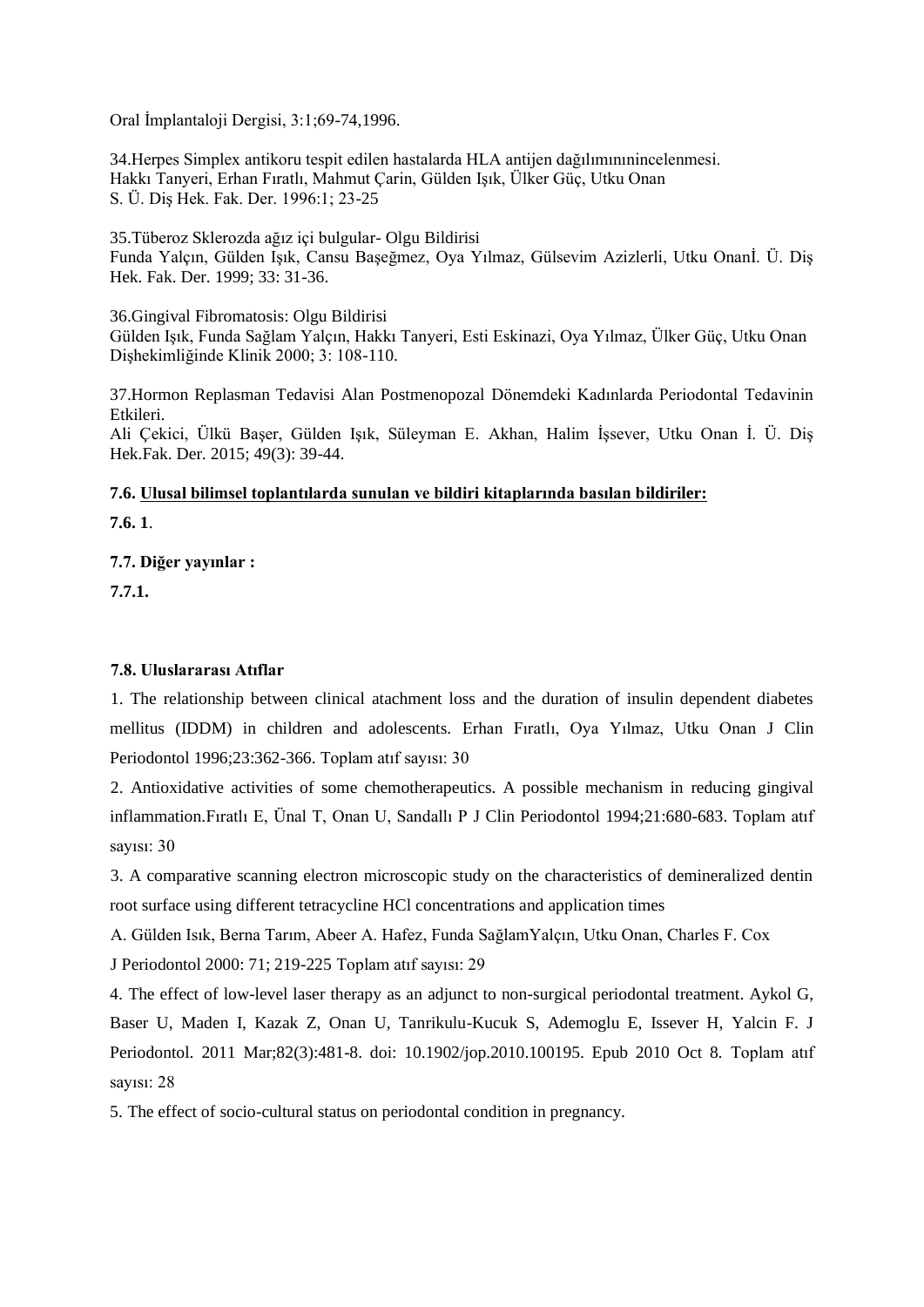Funda Yalçın, Esti Eskinazi, Mahtaban Soydinç, Cansu Baseğmez, Halim İşsever,Gülden Işık, Laçin Berber, Recep Has, Hilmi Sabuncu, Utku Onan. J Periodontol 2002; 73:177-182. Toplam atıf sayısı: 25

6. The effects of periodontal therapy on intracrevicular prostaglandin E2 concentrations and clinical parameters in pregnancy. Funda Yalçın, Cansu Baseğmez Gülden IĢık Esti Eskinazi, Mahtaban Soydinc, Halim İssever, Recep Has, Hilmi Sabuncu, Lacin Berber, Utku Onan. J Periodontol 2002; 73:172-176. Toplam atıf sayısı: 16

7. Infantile Genetic Agranulositosis (Kostmann Type).A case report. Funda Sağlam, Tanju Atamer, Utku Onan, Mahtaban Soydinç, Kaan Kıraç. J Periodontol 66; 9: 808-810, 1995. Toplam atıf sayısı: 16

8. Serum fructosamine correlates with gingival index in children with insulin dependent diabetes mellitus (IDDM) Fıratlı E, Unal T, Saka N, Onan U, Sivas A, Öz H. J Clin Periodontol 1994;21:565- 568. Toplam atıf sayısı: 11

9. Human Papilloma Virus in a patient with severe gingival overgrowth associated with cyclosporin therapy. A case report. Funda Sağlam, Utku Onan, Mahtaban Soydinç, Oya Yılmaz, Kaan Kıraç, Mehmet ġükrü Sever.J Periodontol 67: 5; 528-531, 1996 Toplam atıf sayısı: 8

10. Comparative SEM study on the effect of different demineralization methods with tetracycline HCl on healthy root surfaces Gülden Isık, Sevtap İnce, Funda Sağlam, Utku Onan J Clin Periodontol 1997: 24; 589-594 Toplam atıf sayısı: 4

### **8. Ulusal ve Uluslararası Projeler:**

## **1.**

### **9. Ġdari Görevler :**

#### **9.1.**

Yönetim kurulu üyesi İ.Ü.D.H.F. 28.09.2010- 18.4.2013 Fakülte kurulu üyesi İ.Ü.D.H.F. 2.11.2009-28.09.2010 Fakülte kurulu üyesi İ.Ü.D.H.F. 31.10.2006-30.10.2009 Senato üyesi İ.Ü.D.H.F. 17.11.1999-17.12.2002 Yönetim kurulu üyesi İ.Ü. sağlık Bilimleri Enstitüsü kasım/1999- aralık/2000 Fakülte kurulu üyesi İ.Ü.D.H.F. 1.10.1993-1.10.1996 Anabilim/Bilimdalı başkanı İ.Ü.D.H.F. 2.5.1984-18.10.1984 Yönetim kurulu üyesi İ.Ü.D.H.F. 2.1.1972-7.1.1973

#### **10. Bilimsel Kuruluşlara Üyelikler :**

- 1. İstanbul Dishekimleri Odası
- 2. Türk Periodontoloji Derneği
- 3. Avrupa Periodontoloji Derneği
- 4. Türk İmplantoloji Derneği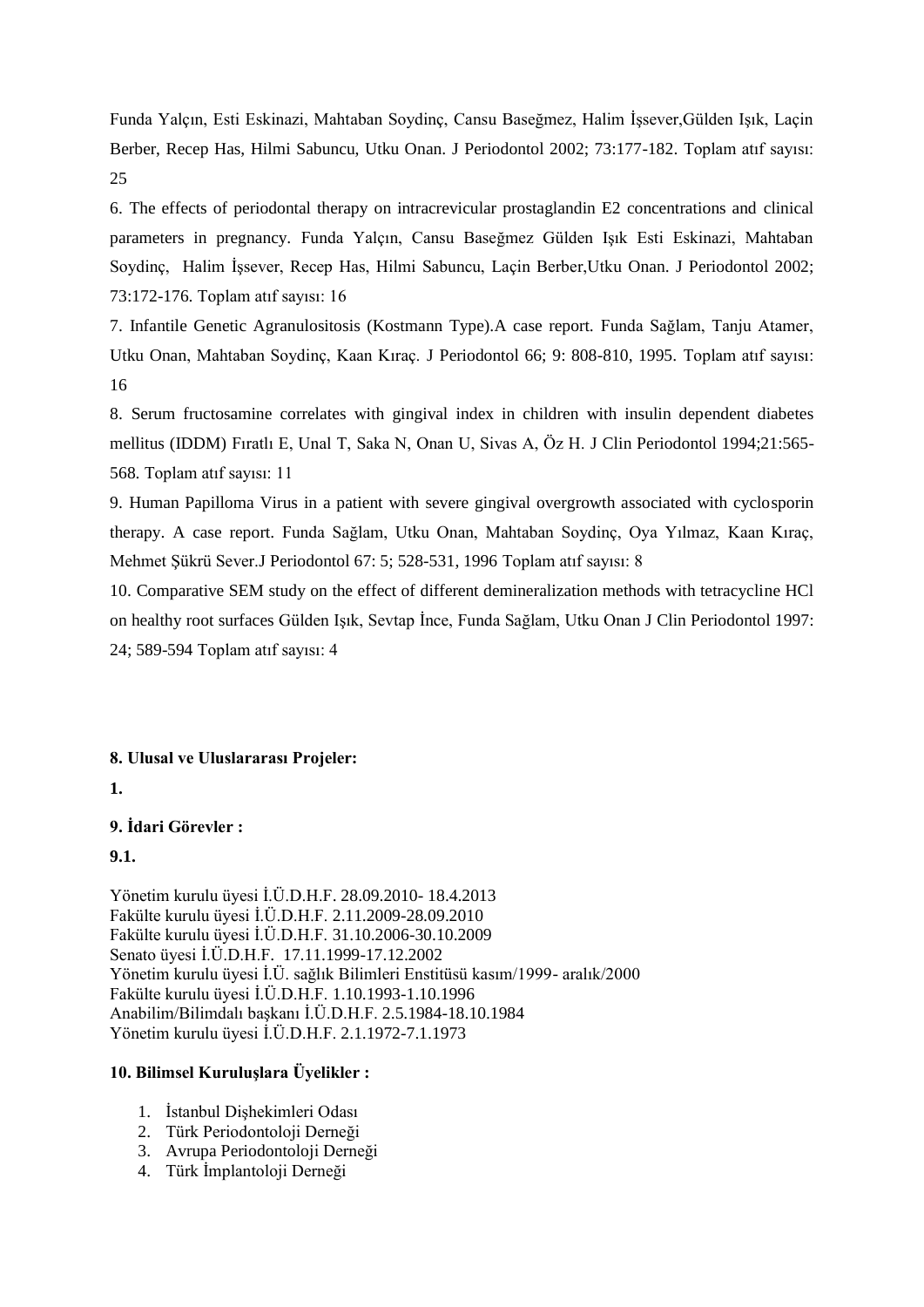# **11. Ödüller**

**11.1.**

# **12. Lisans ve lisansüstü düzeydeki dersler**

| <b>Akademik</b> | <b>Dönem</b>    | Dersin Adı             | Haftalık Saati   |                  | Öğrenci        |  |
|-----------------|-----------------|------------------------|------------------|------------------|----------------|--|
| Yıl             |                 |                        | <b>Teorik</b>    | <b>Uygulama</b>  | <b>Sayısı</b>  |  |
|                 | Güz             |                        |                  |                  |                |  |
|                 | <b>İlkbahar</b> |                        |                  |                  |                |  |
| 2017-2018       | Güz             | DHF-391 Periodontoloji | $\overline{2}$   | $\boldsymbol{0}$ | 52             |  |
|                 |                 | DHF-481 Periodontoloji | $\boldsymbol{0}$ | 20               | $5-6$          |  |
|                 |                 | DHF-581Periodontoloji  | $\boldsymbol{0}$ | 20               | 5              |  |
|                 |                 |                        |                  |                  |                |  |
|                 |                 | 2018-2019 EĞİTİM YILI  |                  |                  |                |  |
|                 |                 | DHF391 Periodontoloji  | $\mathfrak{2}$   | $\boldsymbol{0}$ | 49             |  |
|                 |                 | DHF 481 Periodontoloji | $\boldsymbol{0}$ | 20               | $5-6$          |  |
|                 |                 | DHF 581 Periodontoloji | $\boldsymbol{0}$ | 20               | $\mathfrak{S}$ |  |
|                 |                 |                        |                  |                  |                |  |
|                 |                 |                        |                  |                  |                |  |
|                 | İlkbahar        | 2017-2018 EĞİTİM YILI  |                  |                  |                |  |
|                 |                 | DHF-391 Periodontoloji | $\mathfrak{2}$   | $\boldsymbol{0}$ | 52             |  |
|                 |                 | DHF-481 Periodontoloji | $\boldsymbol{0}$ | 20               | $5-6$          |  |
|                 |                 | DHF-581Periodontoloji  | $\boldsymbol{0}$ | 20               | $\mathfrak{S}$ |  |